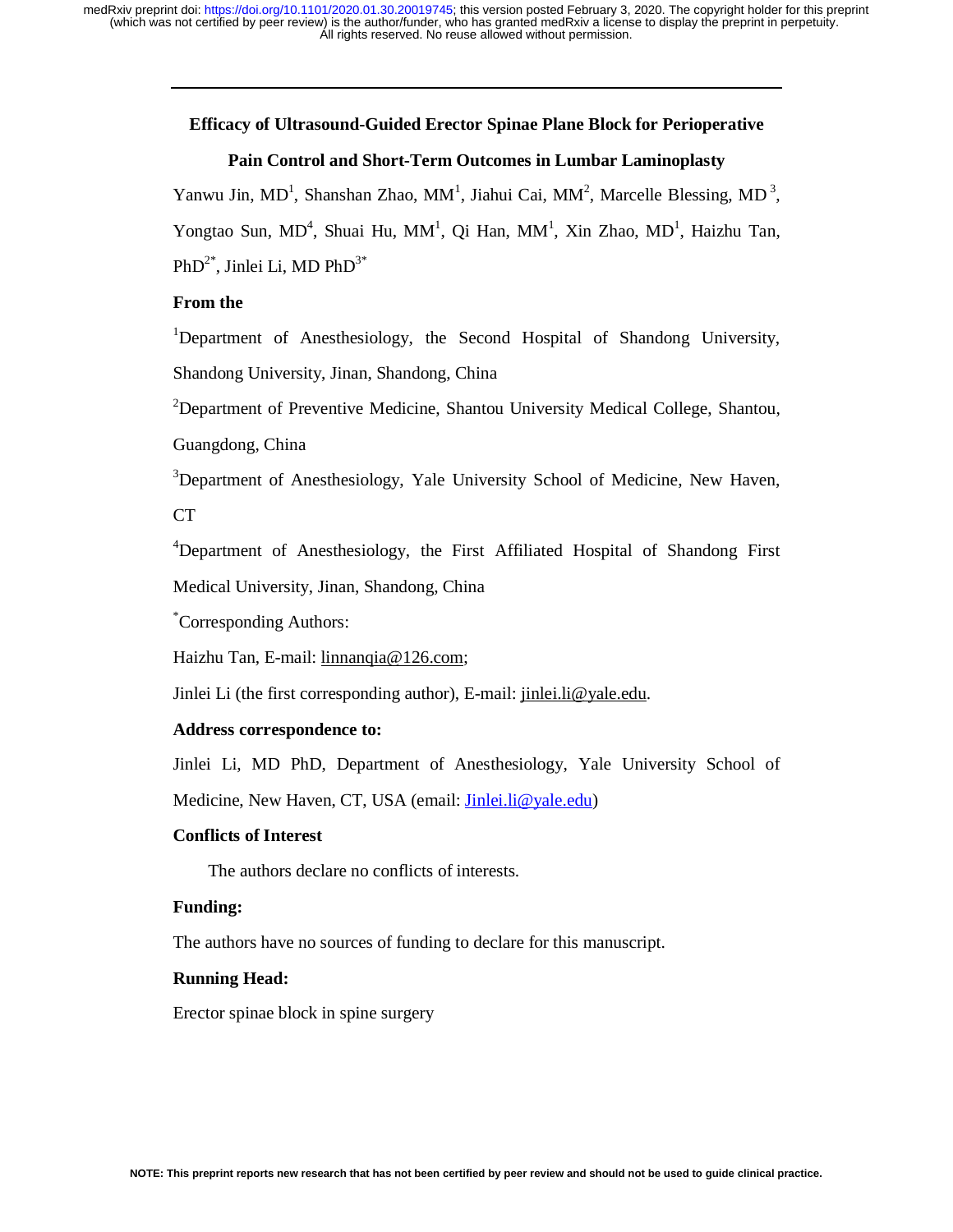#### **ABSTRACT**

**Background**: Erector spinae plane (ESP) block has been reported to provide analgesia in spine surgery in case reports or case series, and there have been no controlled studies to date evaluating its efficacy. We aimed to exam the roles of ESP block in lumbar surgery in a single center randomized control trial by injecting local analgesic into the interfacial plane between the erector spinae muscles and the transverse process under ultrasound guidance.

**Methods:** Consecutive elective lumbar surgery patients were randomized into either a control group (general anesthesia only, Group G,  $N=32$ ) or a treatment group (general anesthesia plus ESP block, Group E,  $N=30$ ). Several parameters including visual analog scale (VAS, primary outcome), perioperative anesthetics and analgesics usage, indexes of hemodynamics variation, return of bowel function and overall benefit of analgesia score (OBAS) were measured.

**Results:** Significant differences in VAS scores over time were found between the two matched groups ( $P = 0.010$ ). Group E patients had significantly lower pain scores than Group G patients in the early postoperative period within the first 6 hr. Group G and Group E VAS scores peaked at 1 hr and 12 hr, respectively, and the peak pain score in Group G is significantly higher than that of Group E ( $P = 0.002$ ). In addition, patients who received ESP block had lower perioperative analgesic and sedative medication requirements, improved satisfaction with pain management, more stable hemodynamics, and earlier bowel function return than those using general anesthesia alone.

**Conclusion:** Pre-incision bilateral single injection ESP blocks provided effective analgesia perioperatively during lumbar laminoplasty, decreased perioperative anesthesia and analgesia requirement, and accelerated short-term recovery.

**Keywords:** Erector spinae plane (ESP) block, Laminoplasty, Perioperative pain, Short-term outcome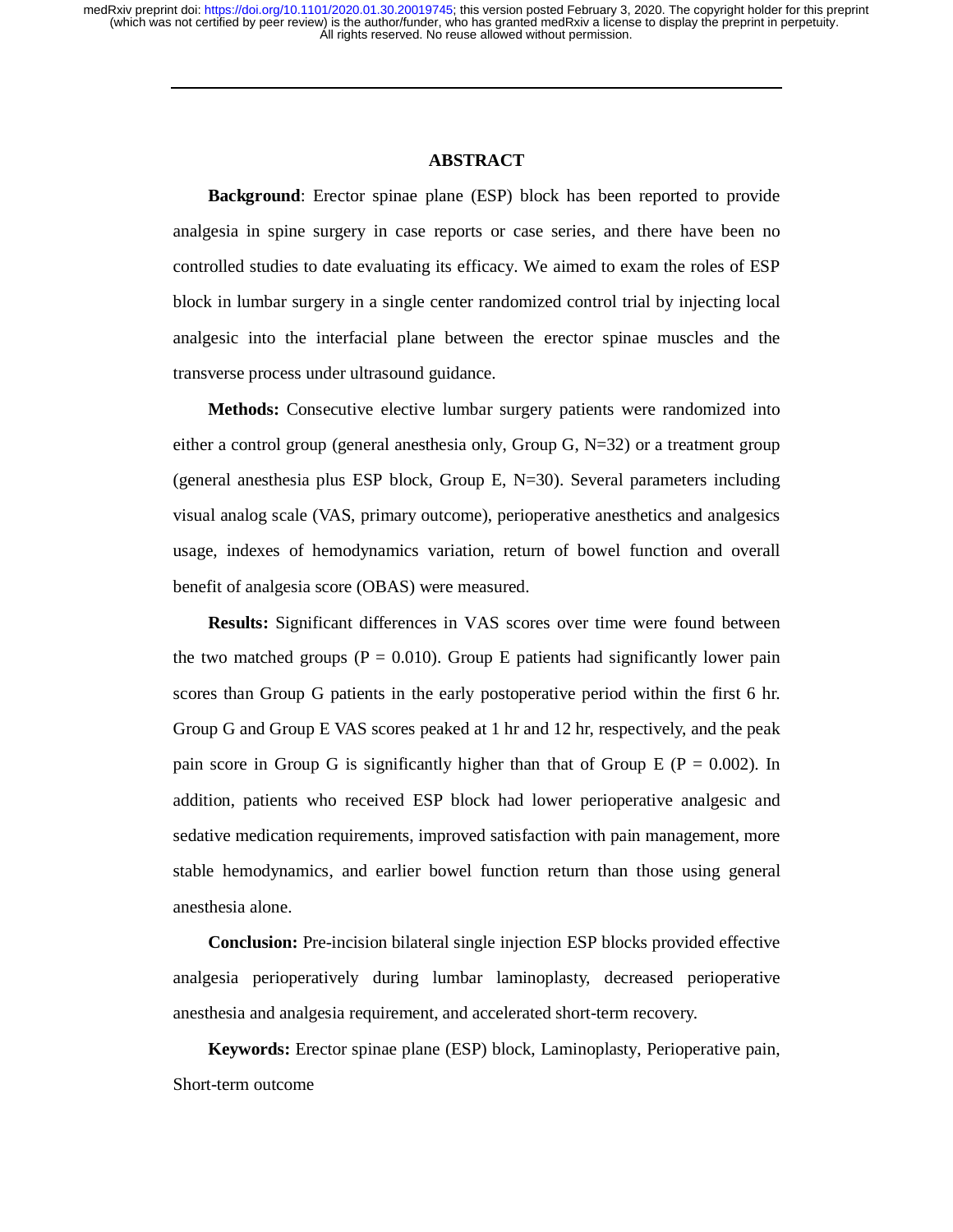# **1. INTRODUCTION**

The concept of ESP block was first proposed by Mannion<sup>1</sup> and further developed by Forero as an ultrasound-guided interfacial plane block, being successfully used in chronic thoracic neuropathic pain management<sup>2</sup>. ESP block provides analgesia by targeting the dorsal and ventral rami of the spinal nerves<sup>2</sup>. ESP blocks performed in the lumbar region for postoperative analgesia of lower extremity  $3-5$  and spine surgery<sup>67</sup> have been described only in case reports and small case series. To date, no large-scale cohort studies or randomized controlled trials have been performed on its effectiveness for spine surgery. The aim of this study is to prospectively investigate the efficacy of the ESP block in pain management and short-term recovery after lumbar spine surgery.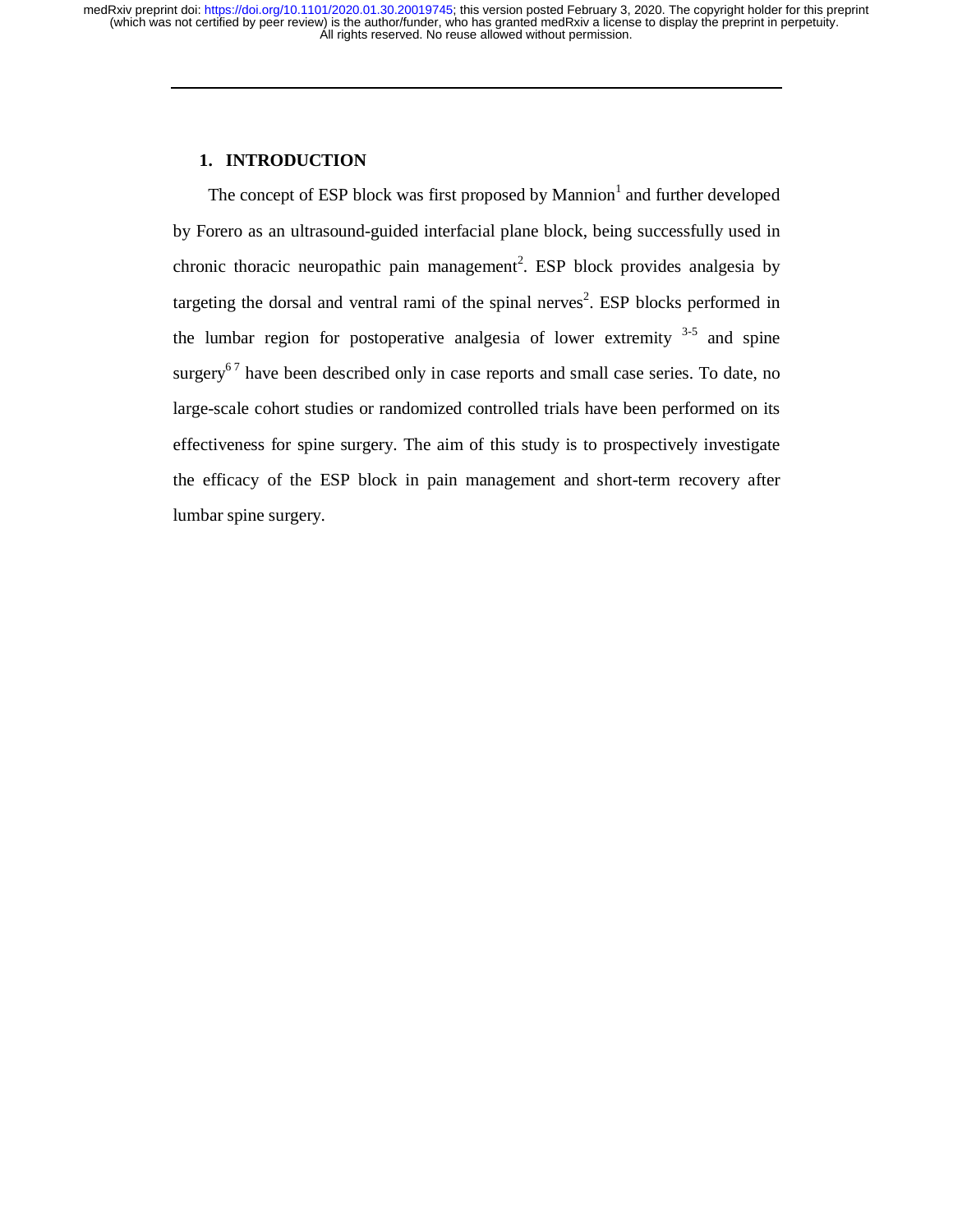# **2. MATERIALS AND METHODS**

## **2.1 Study design**

With institutional review board approval, this study is a single center, prospective, randomized, double-blind, controlled clinical trial conducted at a tertiary academic medical center. The study was retrospectively registered at http://www.chictr.org.cn on November 10, 2019, identifier ChiCTR1900026706.

## **2.2 Patients enrollment and randomization**

A total of 72 consecutive patients who underwent elective lumbar laminoplasty for the treatment of lumbar spinal canal stenosis were identified from September  $1<sup>st</sup>$ ,  $2018$  to May  $31<sup>th</sup>$ ,  $2019$ , 2 were excluded due to patient refusal, 70 were enrolled and randomly allocated into two groups using computer-generated randomization numbers contained in sealed opaque envelopes, 8 patients lost follow-up, and 62 patients were included in the statistical analysis (Figure 1). Inclusion criteria: elective laminoplasty and American Society of Anesthesiologists (ASA) physical status I ~ III. Exclusion criteria: patient refusal, body mass index (BMI) less than 18 or higher than 35 kg/ $m^2$ , age less than 18 years old, pregnant, history of relevant allergy to related perioperative medications, previous lumbar spine surgery, existing contraindications to nerve block such as coagulopathy, local and systemic infection, and unable to operate a patient-controlled analgesia (PCA) pump. All patients provided a written informed consent.

The general anesthesia and subsequent ESP block under general anesthesia in prone position were performed by the same anesthesiologist. All patients were unaware of the grouping. Postoperative follow-up was performed by two certified nurses who were blinded to patient grouping.

#### **2.3 Anesthesia and Analgesia**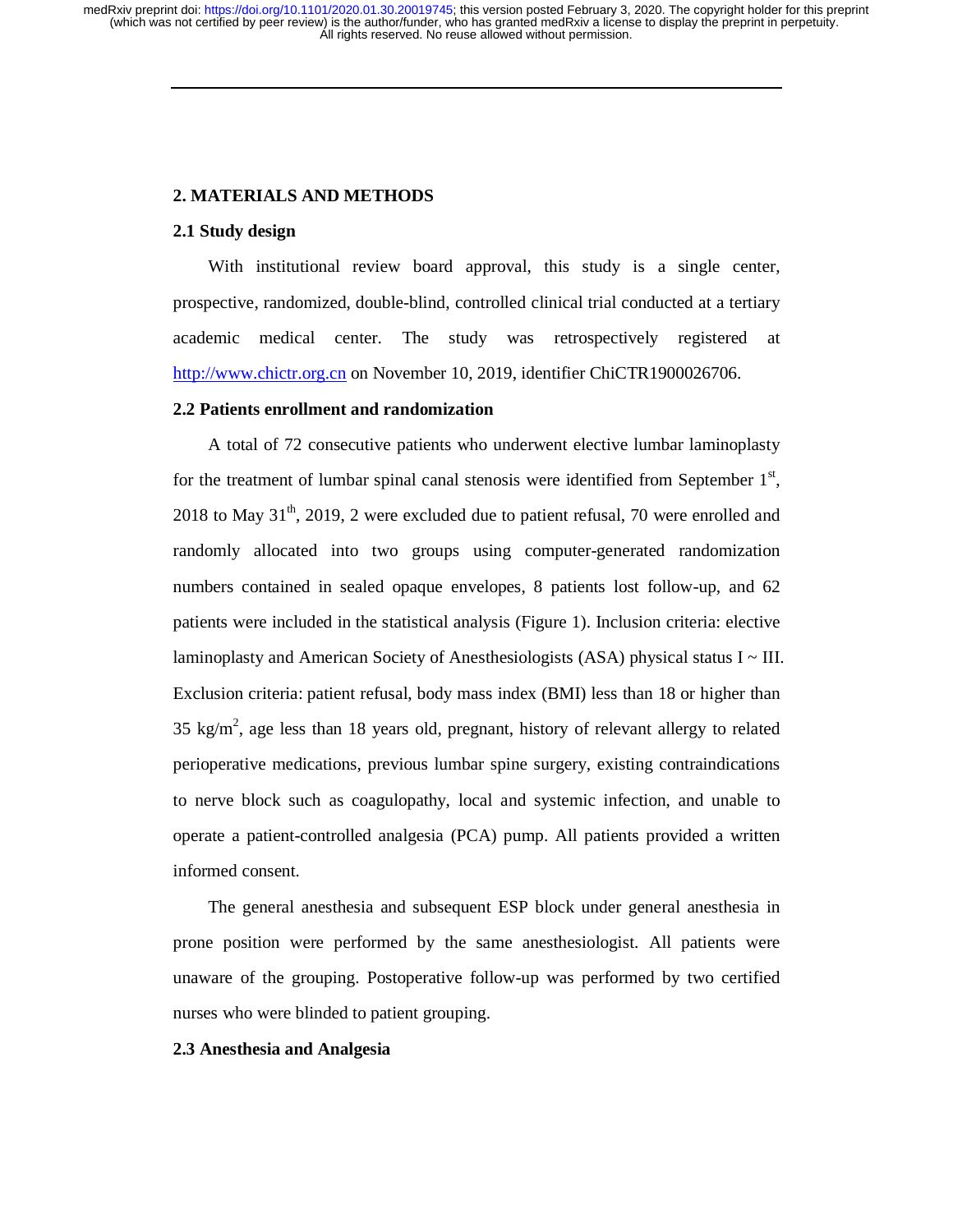> After American Society of Anesthesiologists (ASA) standard monitors were applied, an awake radial arterial line was placed, induction of general anesthesia was standardized in the two groups using propofol (1.5  $\sim$  2.5 mg/kg) and sufentanil (0.2  $\sim$ 0.3  $\mu$ g/kg). Endotracheal intubation was facilitated with cis-atracurium (0.2 mg/kg) and maintenance of anesthesia and analgesia was achieved with sevoflurane, intermittent sufentanil and cis-atracurium. About 30 minutes before the end of the surgery, remifentanil infusion was started to facilitate extubation. Group G received general anesthesia only, while Group E received general anesthesia plus pre-incision ESP blocks with 20 ml 0.375% ropivacaine hydrochloride injected on each side.

> All patients were admitted to the surgical intensive care unit for 48 hours after the surgery. The primary outcome was the VAS pain scale for the first 48 hours after the surgery. The secondary outcomes included intraoperative sufentanil and remifentanil consumption, postoperative sufentanil consumption for the first 48 hours, pain management satisfaction indicated by OBAS score, intraoperative sevoflurane consumption, number of postoperative PCA attempts, postoperative rescue analgesics usage, adverse events such as nausea, vomiting, dizziness and irritability, and functional outcomes such as return of bowel function indicated by first anal exhaust time, length of hospitalization, and hospitalization expenses.

> All patients were provided with a PCA pump with a mixture of sufentanil 1µg/ml, dezocine 0.2 mg/ml, dexmedetomidine 1 µg/ml, and palonosetron 0.25 mg at the basal rate 2 ml/hour, a 2 ml per demand dose with a lock-out time of 15 minutes. Intravenous sodium parecoxib and intramuscular pethidine are the first and second line treatment for breakthrough pain respectively. Nausea and vomiting were managed with intravenous palonosetron as needed.

# **2.4 Ultrasound-guided ESP block**

The ESP block was performed after induction of general anesthesia with patients in prone position. A 1.4-5.1 MHz low-frequency probe (C5-1s convex transducer, Mindray M8 Super, Shenzhen, China) was first placed in a longitudinal orientation in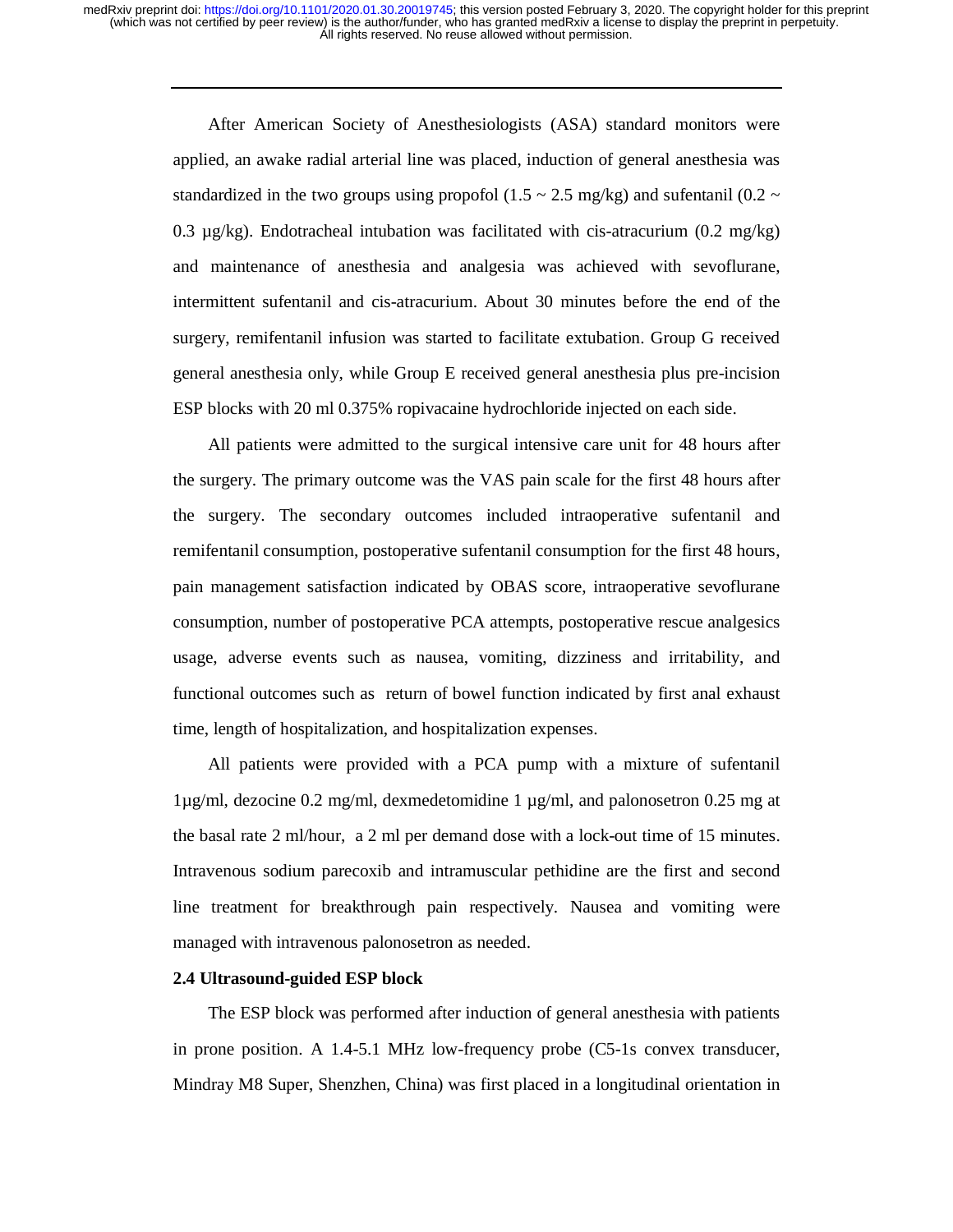> the midline to identify the spinous process of at the appropriate lumbar level, then scanned laterally about 2-3 centimeters until visualization of the paraspinal muscles and the transverse process at the same time, as shown in Figure 2b. After standard sterilization, a 21-G short bevel nerve block needle (PAJUNK Gmbh Medizintechnologie, Geisingen, Germany) was advanced in a cephalad-to-caudad direction, in-plane under real-time ultrasound guidance, through skin, subcutaneous tissue and erector spinae muscles until reaching the transverse process. After negative aspiration of blood or cerebral spinal fluid, a small volume of local anesthetic was injected to confirm the position of the needle tip between the erector spinae muscles and the transverse process. A total of 20 ml of 0.375% ropivacaine was incrementally injected with intermittent negative aspiration on each side.

#### **2.5 Statistical Analysis**

The sample size calculation and all statistical data analysis was performed with R software. The significance level was set at a P value  $<0.05$ .

To estimate the sample size and power, 20 patients were randomly assigned into two groups in the preliminary pilot study. For primary outcome (VAS pain scores for the first 48 hours), we first applied the sample size formula for two-sample longitudinal data to compute the predicted power using two-sided test. Possible new enrolled sample size would be obtained. We repeated this procedure until the predicted power achieved the preset power β (β = 0.8). For secondary outcomes (analgesics consumption), we again calculated the sample size and power under the hypothesis tested. Combining all predicted sample size together, the estimated sample size was about 28 for each group. Considering 10% losses of follow-ups, the effective sample size was set at 36 for each group.

Data are presented as mean (SD), or median (interquartile range (IQR): 25th percentile - 75th percentile) for continuous variables, and frequency and percentage for categorical variables. The study for our primary outcome, VAS at 1h, 3h, 6h, 12h,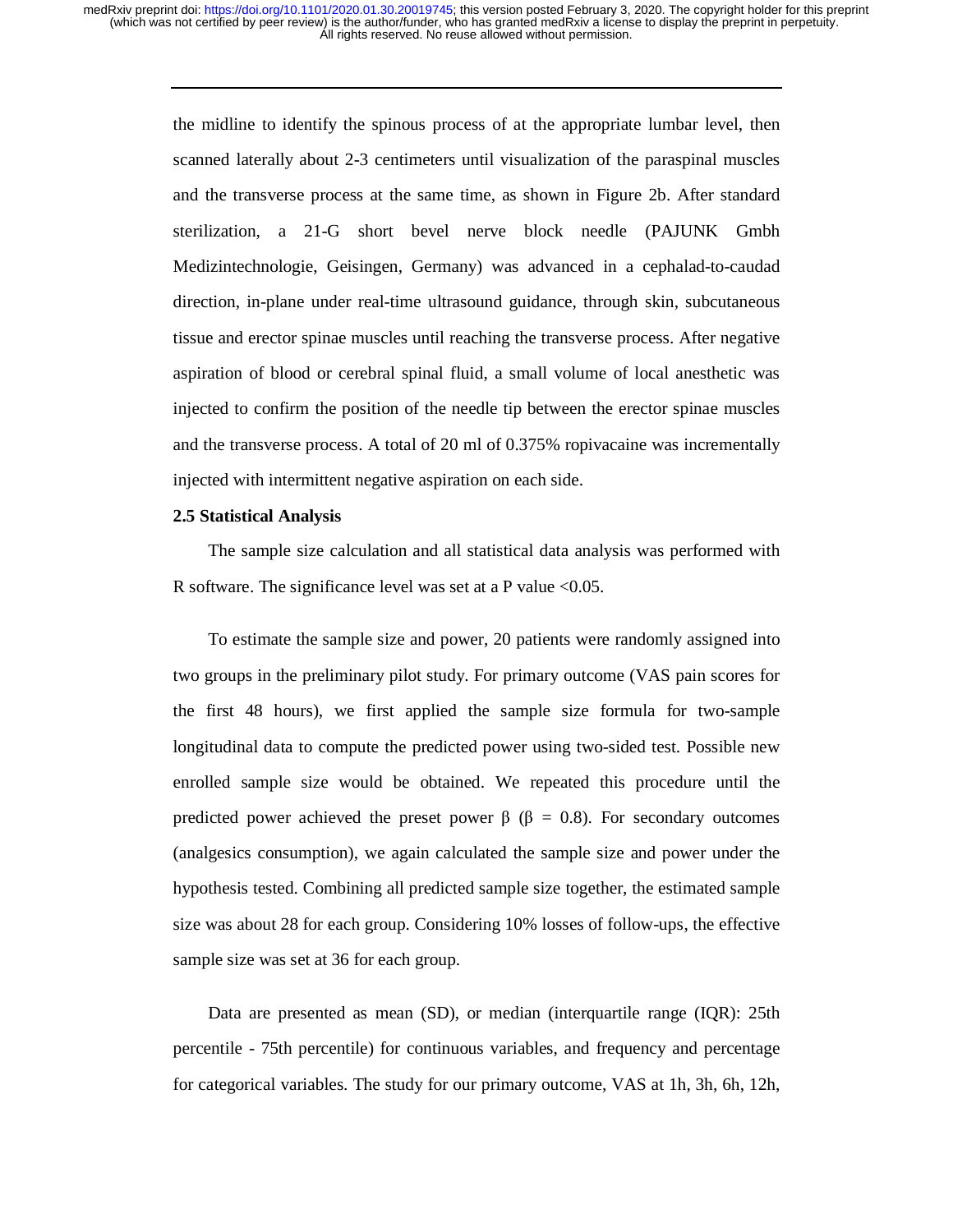24h, and 48h after operation, was a repeated measures design because multiple measurements were on the same unit and observed over time<sup>8</sup>. However, VAS over times tended to correlate with each other. It was therefore important to account for the correlation between measurements. We applied Mauchly's Test of Sphericity to test the correlations between measurements over times<sup>9</sup>.

In equation (1),

 $X_i$  where,  $i = 1, 2$  $Y_i$ , where  $j = 1,3,6,12,24,48$ Zi, Where,

 $Z_1 = (1, 2, \ldots, 30)^T$  $Z_2 = (1, 2, \dots, 32)^T$  (1)

We let  $Y_i$  be VAS over time,  $X_i$  be types of anesthesia, Z be patients in each group. i be the number of group, and j be time interval.

From equation (1), we found that multivariate analysis of variance (MANOVA) couldn't be applied to analyze the difference of  $Y_i$ , between two groups. Ball Divergence Test  $(BD)^{10}$  is a nonparametric two samples test. It is a measure of the difference between two probability measures in separable Banach spaces<sup>10</sup>. Hence, BD was adopted to identify the difference for VAS over time between the two groups. In this study, let  $X_i$  and  $Y_j$  to express two groups' patients measurements of VAS overtimes.

$$
X_i = (X_{i,1} , X_{i,3} , X_{i,6} , X_{i,12} , X_{i,24} , X_{i,48}) \text{ , where, } i = 1, 2, \dots, 30
$$
  

$$
Y_j = (Y_{j,1} , Y_{j,3} , Y_{j,6} , Y_{j,12} , Y_{j,24} , Y_{j,48}) \text{ , where, } j = 1, 2, \dots, 32
$$

Defined the distance between  $X_i$ 's and  $Y_i$ 's as the equitation (2)  $u(A, D) = \sqrt{(A_1 - D_1)^2 + (A_3 - D_3)^2 + (A_6 - D_6)^2 + (A_{12} - D_{12})^2 + (A_{24} - D_{24})^2 + (A_{48} - D_{48})^2}$ …… (2)

We used equitation (2) to calculate the distance in our study as: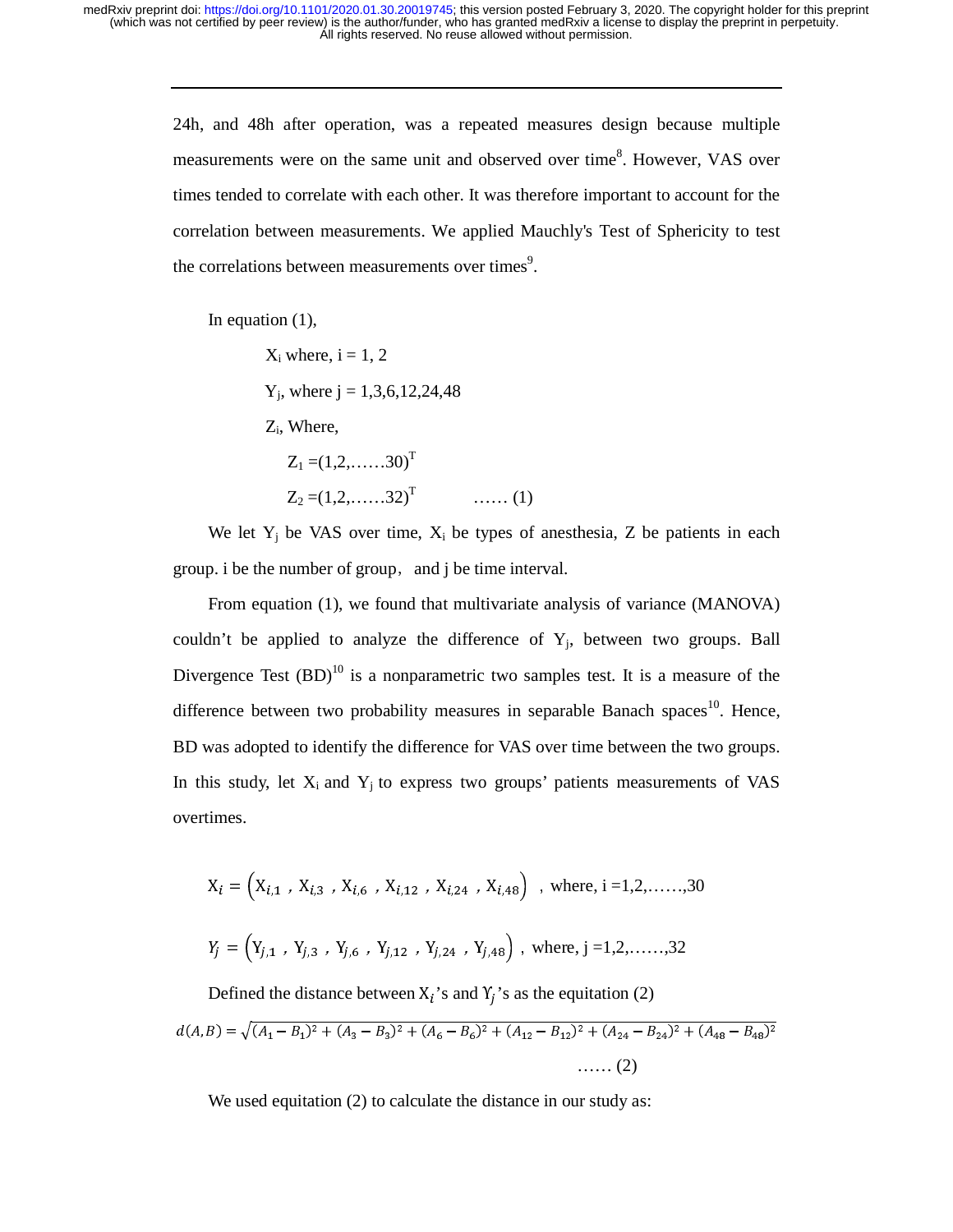$$
\begin{pmatrix}\nd(X_1, X_1) & \dots & d(X_1, X_{30}) & d(X_1, Y_1) & \dots & d(X_1, Y_{30}) \\
\dots & \dots & \dots & \dots & \dots \\
d(X_{30}, X_1) & \dots & d(X_{30}, X_{30}) & d(X_{30}, Y_1) & \dots & d(X_{30}, Y_{30}) \\
d(Y_1, X_1) & \dots & d(Y_1, X_{30}) & d(Y_1, Y_1) & \dots & d(Y_1, Y_{32}) \\
\dots & \dots & \dots & \dots & \dots & \dots \\
d(Y_{32}, X_1) & \dots & d(Y_{32}, X_{30})d(Y_{32}, Y_1) & \dots & d(Y_{32}, Y_{32})\n\end{pmatrix}
$$

We subsequently compute the test statistic with techniques described by Zhang<sup>10</sup>.

After comparing the VAS difference between the two groups using Ball divergence test, we subsequently studied the change pattern as well as the extreme points over time between the groups.

Two samples rank sum test was applied to analyze the cardinal variables with non-normal distribution (such as, intraoperative sevoflurane consumption , intraoperative inhalation concentration of sevoflurane) or ordinal scale variables (such as ASA status, New York Heart Association (NYHA) status ). Two-sample t test was used for data with normal distributions such as postoperative sufentanil consumption, intraoperative remifentanil consumption, and first anal exhaust time. The two samples test for binomial proportions or Fisher exact test were used to analyze the difference between the two groups on the number of spine level involved during the surgery, postoperative nausea/vomiting. All tests were one-sided test.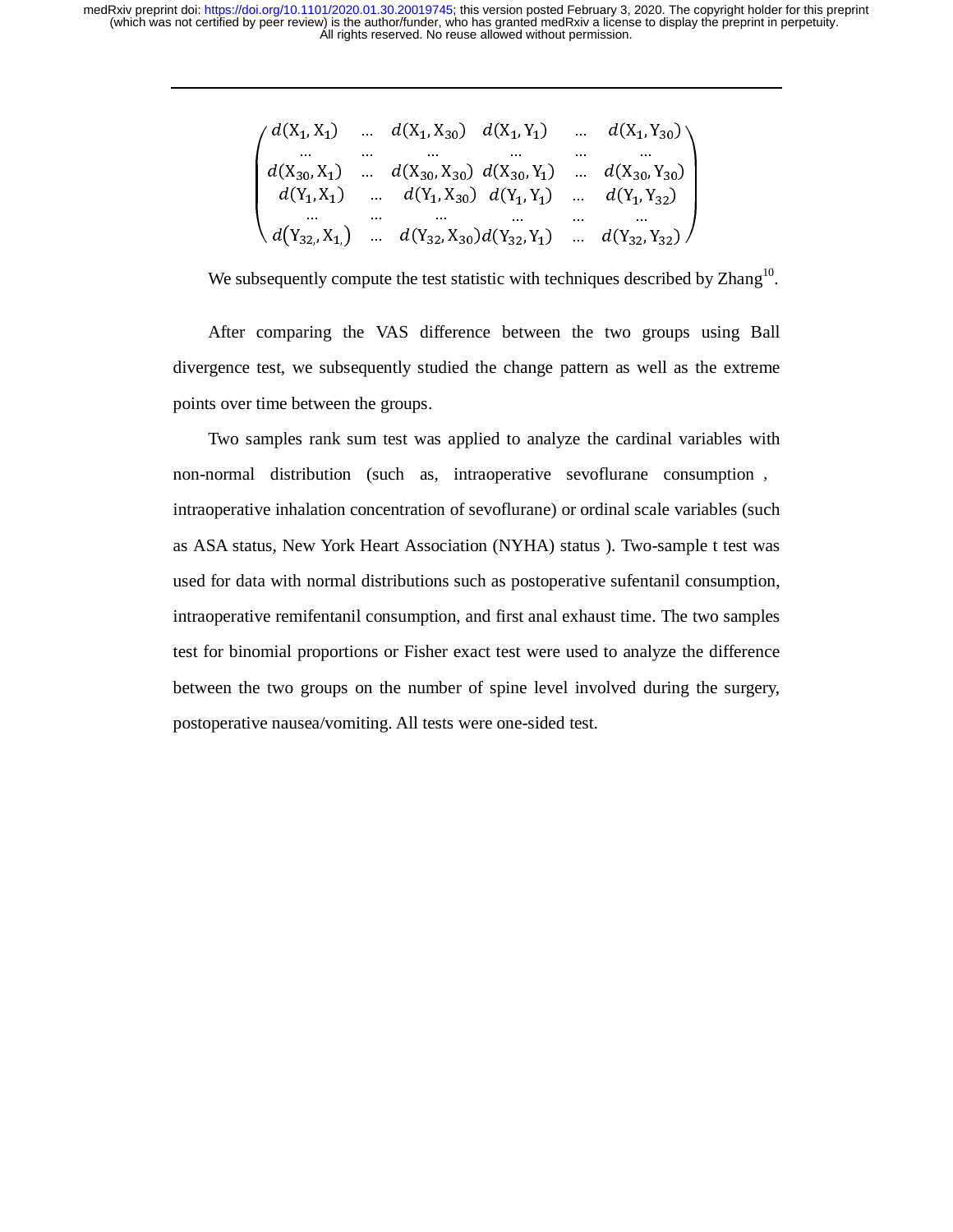### **3. RESULTS**

#### **3.1 Baseline Characteristics.**

There was no significant difference between groups in major demographic variables, such as age, gender, BMI, history of opioid usage, and ASA status. In addition, there were no significant difference in the number of lumbar spine segment involved ( $P = 0.296$ ), surgical time ( $P = 0.136$ ) and general anesthesia duration ( $P = 0.296$ ) 0.136) (Table 1).

#### **3.2 Primary outcome: VAS pain scores for the first 48 hours.**

The result of Mauchly's Test of Sphericity showed that the correlations between each two neighboring time points  $(P= 0.000)$  were strong. BD result indicated that there were significant differences in VAS scores over time between the two matched groups  $(P = 0.010)$ . From the time line chart (Figure 3), patients in Group E reported less pain than patients in Group G in the early postoperative period, postoperative VAS at 1 hr, 3 hr, 6 hr in Group G and Group E were  $4.250 \pm 1.414$  vs  $2.033 \pm 0.718$ , P=0.000, 3.906 $\pm$ 1.14 vs 2.400 $\pm$ 0.814, P= 0.000, and 3.656 $\pm$ 1.066 vs 2.767 $\pm$ 0.679, P=0.000 respectively. Analysis of peak pain scores in Group G and Group E at 1 hr and 12 hr respectively indicated that Group G patients experienced greater pain than that of Group E ( $P = 0.002$ ). In addition, the OBAS pain satisfaction score of Group E was significantly lower than that of Group G ( $P=0.008$ ), where lower OBAS score reflects more benefit a patient gained from a specific pain management (Table 2).

# **3.3 Secondary outcomes: hemodynamics, analgesics consumption and recovery**

Intraoperative hemodynamics was monitored continuously through a radial arterial line and there was no significant difference of systolic blood pressure changes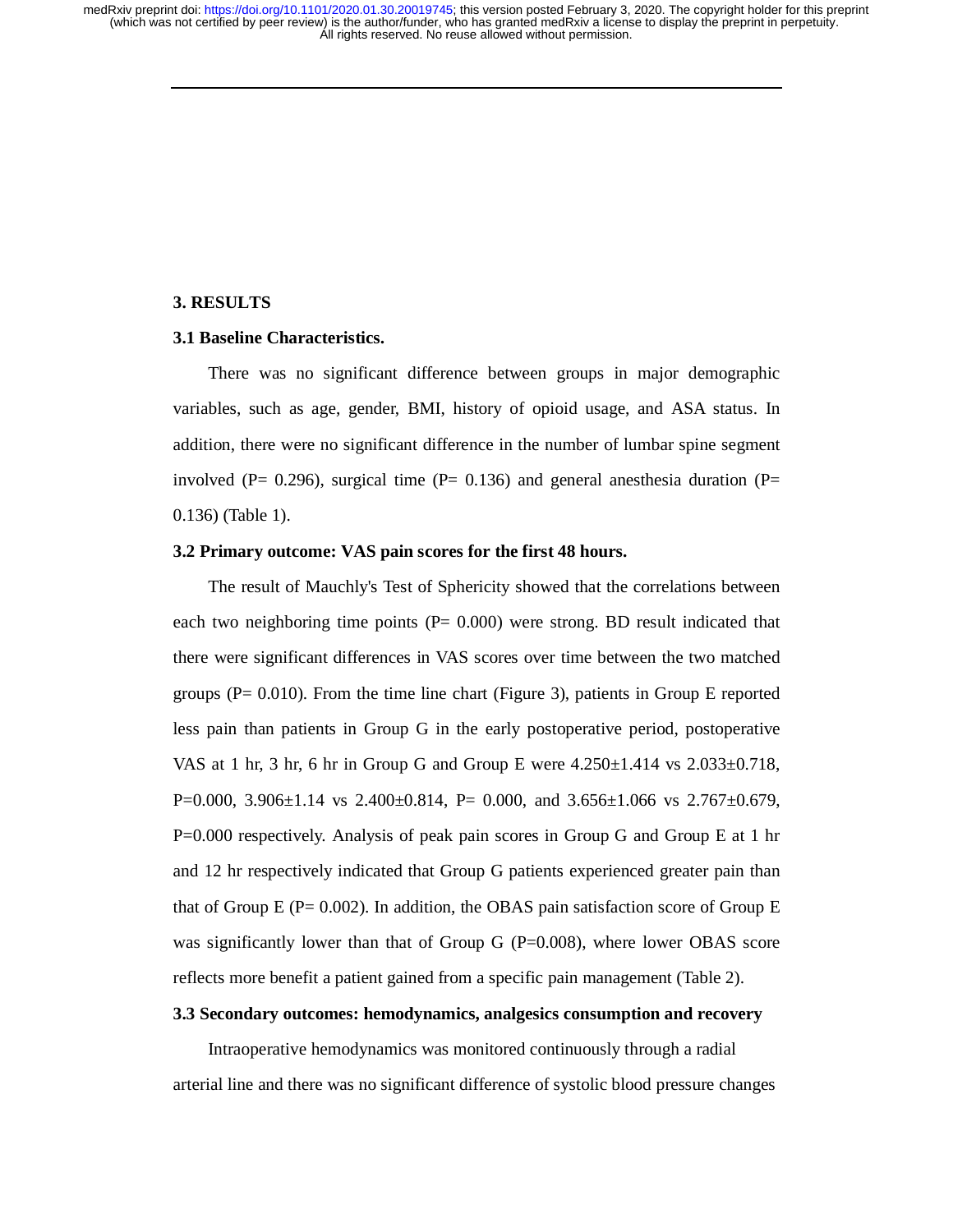( $\mathbb{ZS}$ SBP) one minute after incision between the two groups (P= 0.177), but the diastolic blood pressure change ( $\mathbb{Z}$ DBP) and heart rate change ( $\mathbb{Z}$ HR) in Group G were higher than that of Group E ( $P_{\text{EDBP}} = 0.000$ ,  $P_{\text{EHR}} = 0.003$ , Table 2).

The anesthetics and analgesics consumption of Group G were significantly higher than that of Group E (Table 2), including intraoperative inhaled concentration of sevoflurane (P=0.000), intraoperative sevoflurane consumption (P = 0.000), intraoperative remifentanil consumption  $(P = 0.000)$ , intraoperative sufentanil consumption ( $P = 0.000$ ), and postoperative sufentanil consumption ( $P = 0.000$ ).

The first anal exhaust time of patients in Group E was earlier than that of Group G (P = 0.014). There was no difference in the cost of hospitalization (P = 0.562) or length of hospital stay  $(P= 0.111)$  (Table 3)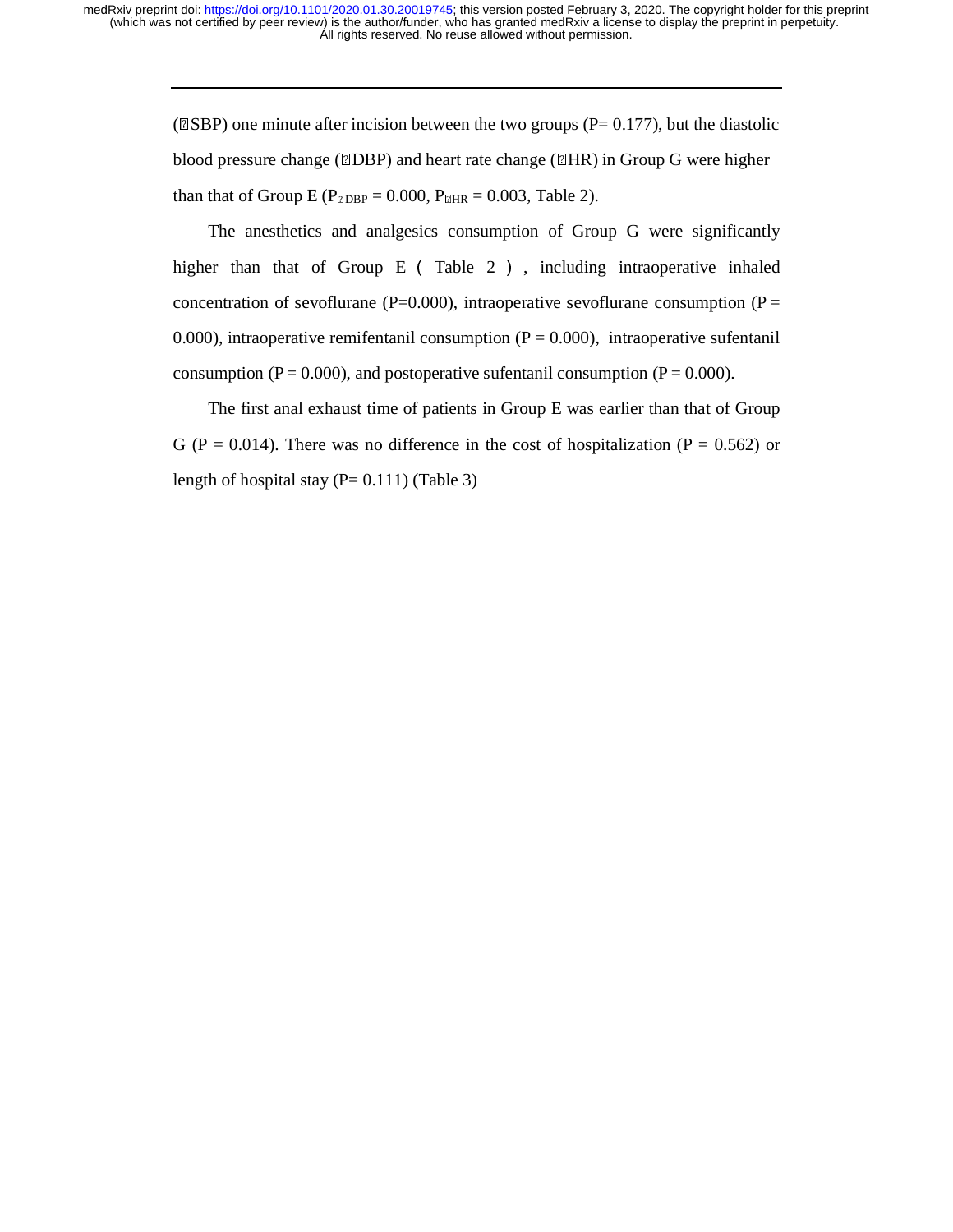# **4. DISCUSSION**

Degenerative disk disease is a common orthopedic condition in clinical practice. Spine surgery in the thoracolumbar region is frequently performed to relieve pain and disability secondary to spinal stenosis $11$ . During the surgery, the paraspinal muscles are dissected away from the spinous process and lamina to the lateral side of the facet joint. Mechanical and thermal trauma during surgery may cause muscle ischemia and damage to nerves innervating the paraspinal muscles. Severe postoperative incisional pain as well as pain to the surrounding soft tissue and bone is common. Opioid agonists administration slows down normal gastrointestinal motility, increases the incidence of respiratory complications, and prolongs hospital stay<sup>12</sup>. Enhanced recovery after surgery protocols frequently include the use of regional anesthesia techniques to minimize opioid analgesics whenever possible<sup>13 14</sup>. Although using regional anesthesia to control postoperative pain has been shown to have morbidity and mortality benefits, regional anesthesia options have been limited for spine surgery<sup>12</sup> <sup>13</sup> <sup>15-17</sup>.

There are several case reports and case series on the effects of peripheral nerve block such as thoracolumbar interfascial plane  $(TLIP)^{18}$  <sup>19</sup> or  $ESP^{6}$ <sup>7</sup> block in spine surgeries. To our best knowledge, this study is the first of a relatively large sample size and to be prospectively performed with a randomized and controlled design. Our study showed that the ESP block provided improved analgesia with significantly lower VAS scores at rest at 1, 3, and 6 hr postoperatively, decreased intraoperative and postoperative opioid consumption and less intraoperative sevoflurane requirements. OBAS, a validated multi-dimensional tool to assess pain intensity,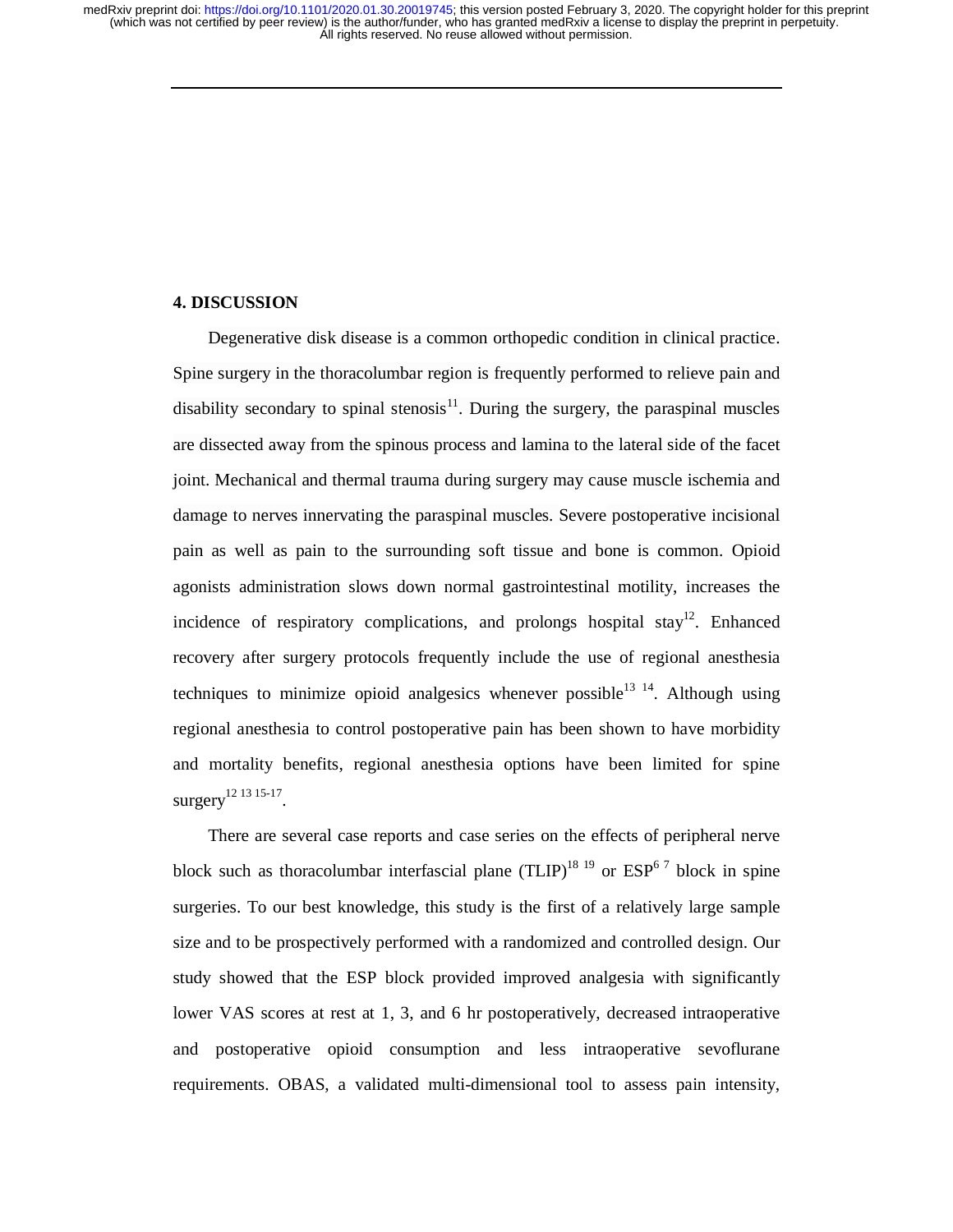opioid-related adverse effect and patient satisfaction of pain control, was also shown to be better in Group E as compared to group G. Finally, effective analgesia via opioid-reducing ESP block placed preoperatively was shown to accelerate bowel function recovery postoperatively.

There are several limitations in this study. Anatomically we could not measure the exact local anesthetic spread after injection and did not assess the dermatomal coverage post block placement either. Secondly, VAS scores with activity were not assessed. In addition, this study focused on short-term outcomes for the first 48 hours after surgery, and long-term outcomes such as the efficacy of the ESP block in persistent postsurgical pain prevention or long-term surgical outcome remains unknown. A larger scale study, ideally a multicenter, prospective study, may better address these questions.

#### **5. Conclusions**

The ultrasound guided ESP block can provide effective analgesia, decrease perioperative opioid consumption and is beneficial to the recovery of gastrointestinal function in patients undergoing lumbar laminoplasty.

# **ACKNOWLEDGEMENTS**

None.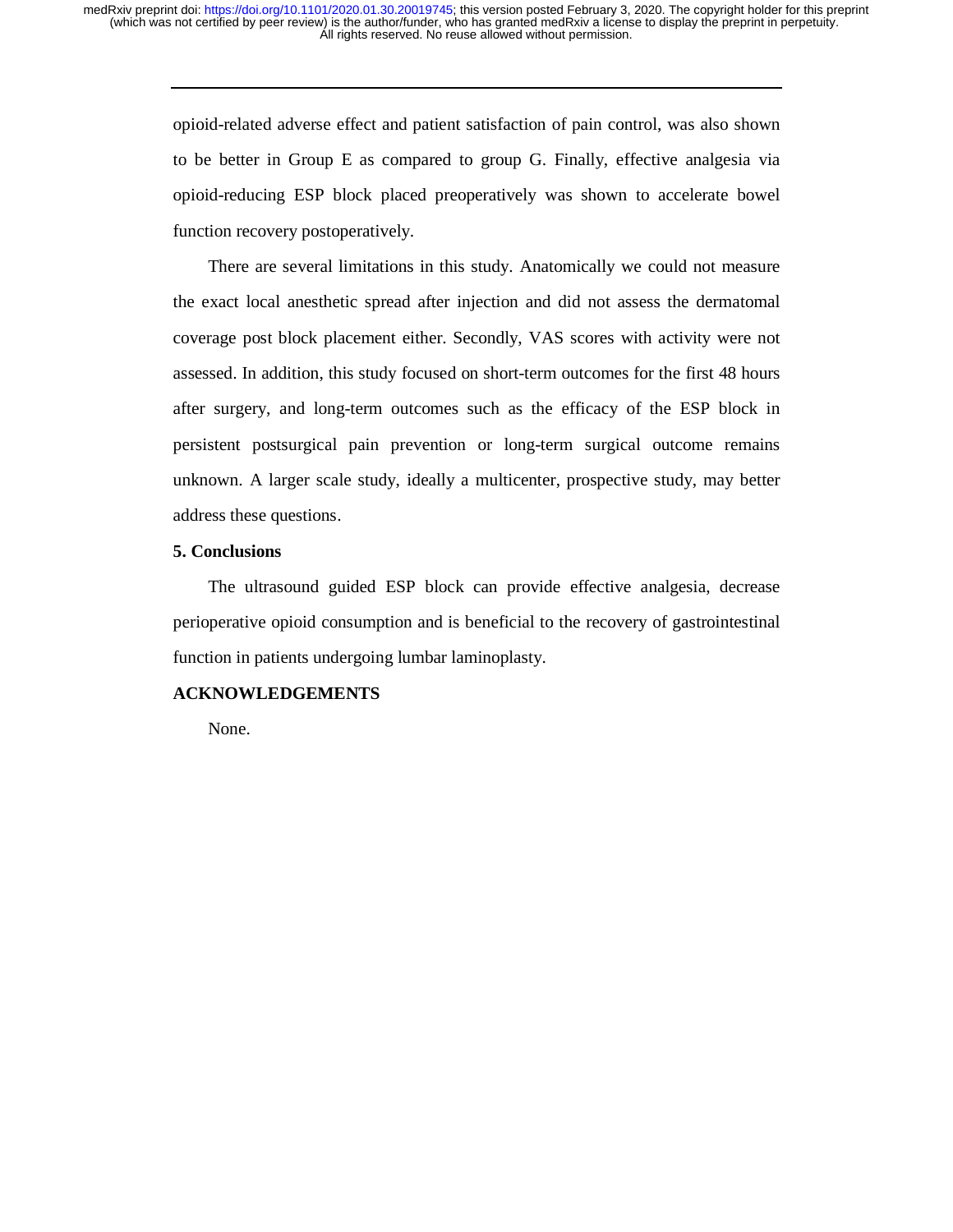# **REFERENCES**

- 1. Mannion AF, Dumas GA, Cooper RG et al. Muscle fibre size and type distribution in thoracic and lumbar regions of erector spinae in healthy subjects without low back pain: Normal values and sex differences. *J Anat.* 1997;190:505-513.
- 2. Forero M, Adhikary SD, Lopez H et al. The erector spinae plane block: A novel analgesic technique in thoracic neuropathic pain. *Reg Anesth Pain Med.* 2016;41:621-627.
- 3. Tulgar S, Senturk O. Ultrasound guided erector spinae plane block at l-4 transverse process level provides effective postoperative analgesia for total hip arthroplasty. *J Clin Anesth.* 2018;44:68-68.
- 4. Tulgar S, Selvi O, Senturk O et al. Clinical experiences of ultrasound-guided lumbar erector spinae plane block for hip joint and proximal femur surgeries. *J Clin Anesth.* 2018;47:5.
- 5. Balaban O, Aydın T. Lumbar erector spinae plane catheterization for continuous postoperative analgesia in total knee arthroplasty: A case report. *J Clin Anesth.* 2019;55:138-139.
- 6. Cesur S, Yayik AM, Ozturk F et al. Ultrasound-guided low thoracic erector spinae plane block for effective postoperative analgesia after lumbar surgery: Report of five cases. *Cureus.* 2018;10.
- 7. Ueshima H, Inagaki M, Toyone T et al. Efficacy of the erector spinae plane block for lumbar spinal surgery: A retrospective study. *Asian Spine J.*  2019;13:254.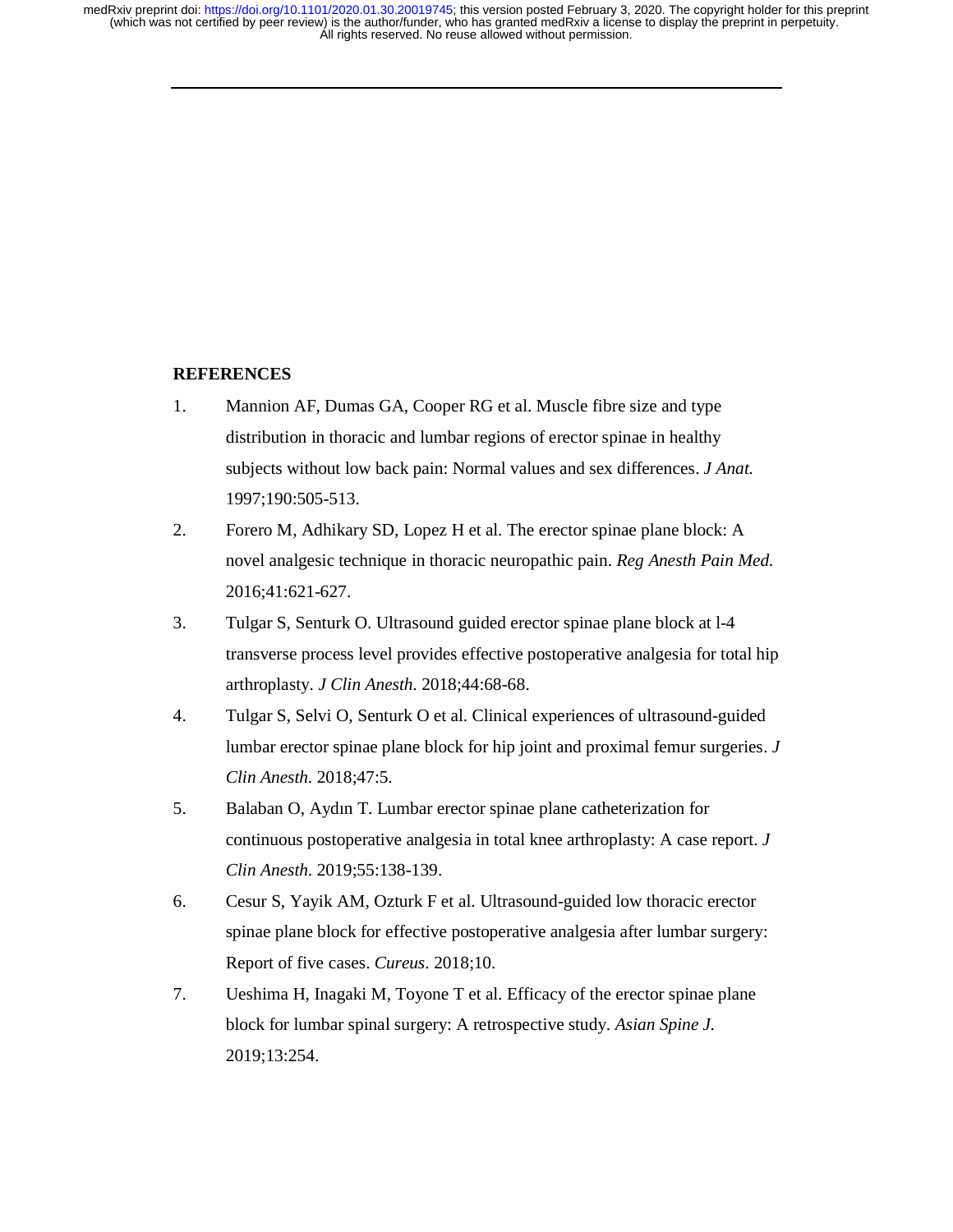- 8. Wang, LA Goonewardene Z. The use of mixed models in the analysis of animal experiments with repeated measures data. *Canadian J Anim Sci*. 2004;84:1-11.
- 9. Grieve A. Tests of sphericity of normal distributions and the analysis of repeated measures designs. *Psychometrika.* 1984;49:257-267.
- 10. Pan W, Tian Y, Wang X et al. Ball divergence: Nonparametric two sample test. *Ann Stat.* 2018;46:1109-1137.
- 11. McGirt MJ, Ambrossi GLG, Datoo G et al. Recurrent disc herniation and long-term back pain after primary lumbar discectomy: Review of outcomes reported for limited versus aggressive disc removal. *Neurosurgery*. 2009;64:338-345.
- 12. Müller-Lissner S, Bassotti G, Coffin B et al. Opioid-induced constipation and bowel dysfunction: A clinical guideline. *Pain Med.* 2017;18:1837-1863.
- 13. Tan M, Law LS-C, Gan TJ. Optimizing pain management to facilitate enhanced recovery after surgery pathways. *Can J Anesth.* 2015;62:203-218.
- 14. Gustafsson U, Scott M, Schwenk W et al. Enhanced recovery after surgery (eras) society, for perioperative care; european society for clinical nutrition and metabolism (espen); international association for surgical metabolism and nutrition (iasmen). Guidelines for perioperative care in elective colonic surgery: Enhanced recovery after surgery (eras  $(\circledast)$ ) society recommendations. *World J Surg.* 2013;37:259-284.
- 15. Holte K, Kehlet H. Effect of postoperative epidural analgesia on surgical outcome. *Minerva anestesiologica.* 2002;68:157-161.
- 16. Weinstein JN, Lurie JD, Olson P et al. United states trends and regional variations in lumbar spine surgery: 1992–2003. *Spine* 2006;31:2707.
- 17. Rajaee SS, Bae HW, Kanim LE et al. Spinal fusion in the united states: Analysis of trends from 1998 to 2008. *Spine.* 2012;37:67-76.
- 18. Li C, Jia J, Qin Z et al. The use of ultrasound-guided modified thoracolumbar interfascial plane (tlip) block for multi-level lumbar spinal surgery. *J Clin Anesth.* 2018;46:49.
- 19. Ueshima H, Hara E, Otake H. Thoracolumbar interfascial plane block provides effective perioperative pain relief for patients undergoing lumbar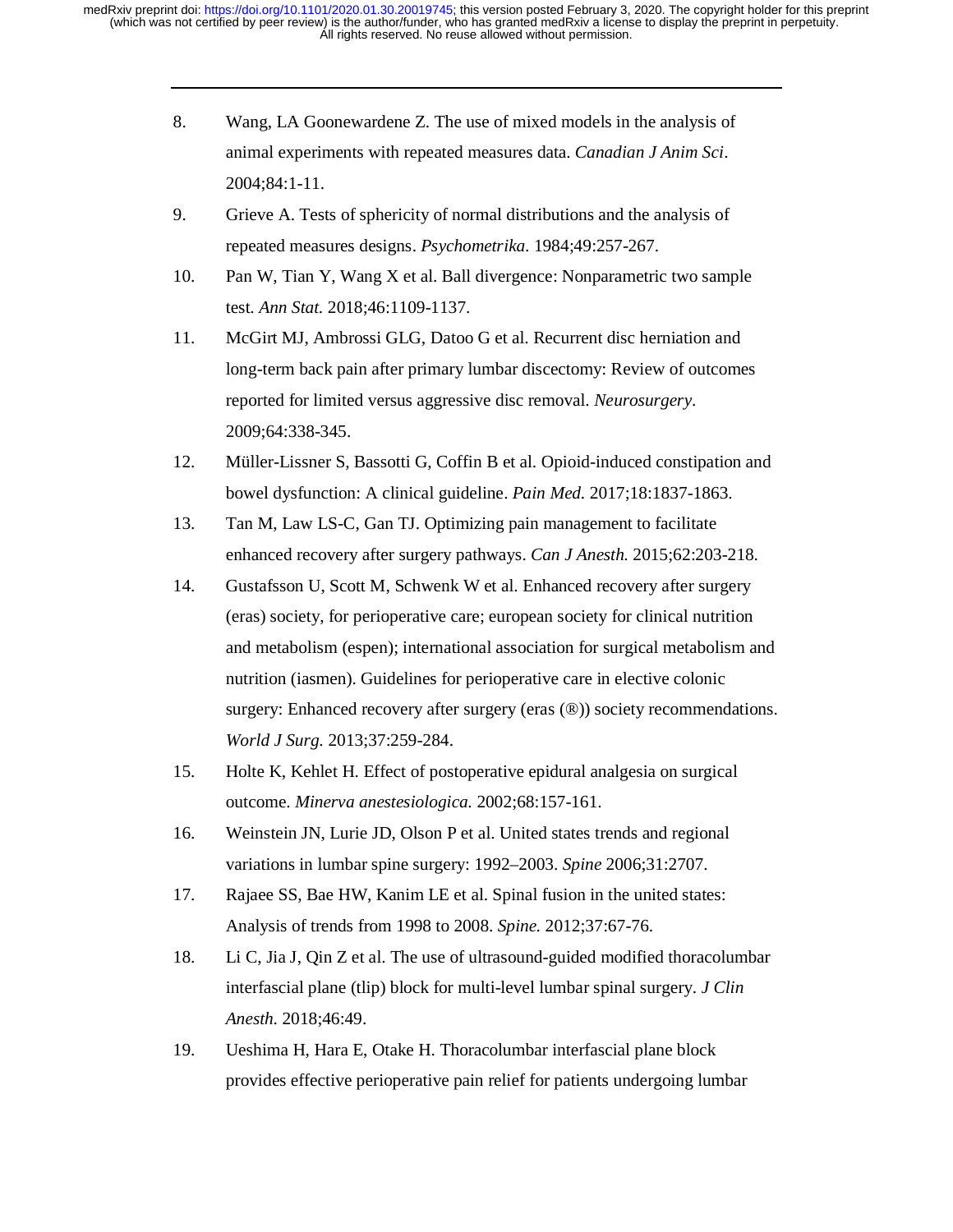spinal surgery; a prospective, randomized and double blinded trial. *J Clin* 

*Anesth.* 2019;58:12-17.

| Table 1. Patients demographics               |                                                          |                            |                          |  |  |  |  |
|----------------------------------------------|----------------------------------------------------------|----------------------------|--------------------------|--|--|--|--|
| variable                                     | Group G(n=32)                                            | Group $E(n=30)$            | P                        |  |  |  |  |
|                                              | Mean $\pm$ SD/N(%)                                       | $Mean\pm SD/N(%)$          |                          |  |  |  |  |
| Age(y)                                       | 56.094±11.372                                            | 56.733±8.690               | 0.597                    |  |  |  |  |
| Height(cm)                                   | 164.938±6.535                                            | 164.567±6.971              | 0.415                    |  |  |  |  |
| Weight(kg)                                   | 66.141±11.677                                            | 67.167±10.648              | 0.640                    |  |  |  |  |
| BMI                                          | 24.311±4.861                                             | 23.882±5.270               | 0.648                    |  |  |  |  |
| General Anesthesia Duration(min)             | 263.438±64.276                                           | 246.333±56.796             | 0.136                    |  |  |  |  |
| Surgical Duration(min)                       | 233.438±64.276                                           | 216.333±56.796             | 0.136                    |  |  |  |  |
| Hospitalization Expenses(yuan, RMB)          | 63246.650±23769.970                                      | 57124.190±14455.210        | 0.111                    |  |  |  |  |
| Gender(MF)                                   | 15(46.9%)/17(53.1%)                                      | 12(40.0%)/18(60.0%)        | 0.585                    |  |  |  |  |
| NYHA Status (Norm/VII)                       | 20(62.5%)/10(31.3%)/2(6.2%)                              | 21(70.0%)/8(26.7%)/1(3.3%) | 0.256                    |  |  |  |  |
| ASA Status (VIVIII)                          | 9(28.1%)/13(40.6%)/10(31.3%) 6(20.0%)/19(63.3%)/5(16.7%) |                            | 0.361                    |  |  |  |  |
| Drinking History                             | $9(28.1\%)$                                              | 7(21.9%)                   | 0.667                    |  |  |  |  |
| <b>Smoking History</b>                       | 8(25.0%)                                                 | 10(33.3%)                  | 0.470                    |  |  |  |  |
| History of Substance or Opioid Abuse   0(0%) |                                                          | $0(0\%)$                   | $\overline{\phantom{0}}$ |  |  |  |  |
| Number of spine level involved segment       |                                                          |                            |                          |  |  |  |  |
|                                              | 1/2 15 (46.9%) / 17 (53.1%)                              | 19(63.3%)/11(36.7%)        | 0.296                    |  |  |  |  |
|                                              | $L1/2/3$ 1(3.1%)                                         | 2(6.7%)                    |                          |  |  |  |  |
|                                              | $L2/3$ 1(3.1%)                                           | $0(0\%)$                   |                          |  |  |  |  |
|                                              | L2/3/4 5(15.6%)                                          | 1(3.3%)                    |                          |  |  |  |  |
|                                              | $L3/4$ 3(9.4%)                                           | 1(3.3%)                    |                          |  |  |  |  |
|                                              | L3/4/5 7(21.9%)                                          | 2(6.7%)                    |                          |  |  |  |  |
|                                              | $L4/5$ 3(9.4%)                                           | 14(46.7%)                  |                          |  |  |  |  |
|                                              | L4/5/S1 4(12.5%)                                         | $6(20.0\%)$                |                          |  |  |  |  |
|                                              | L5/S1 8(25.0%)                                           | 4(13.3%)                   |                          |  |  |  |  |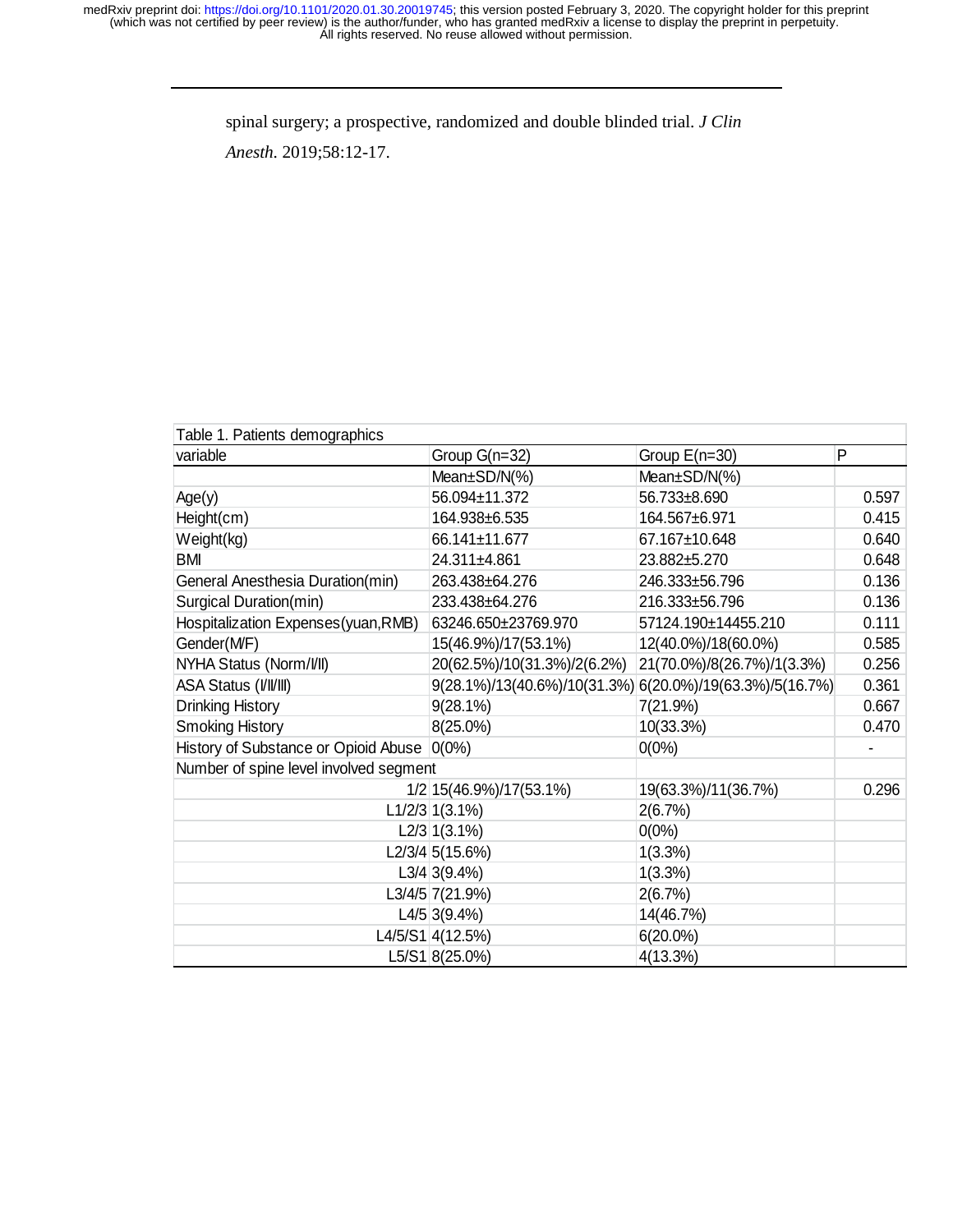| Table 2. Intraoperative Hemodynamics and Perioperative Anesthetics/Analgesics |                |                  |         |  |  |  |
|-------------------------------------------------------------------------------|----------------|------------------|---------|--|--|--|
| Variable                                                                      | Group G (n=32) | Group E $(n=30)$ | P-value |  |  |  |
|                                                                               | Mean±SD        | Mean±SD          |         |  |  |  |
| hemodynamics                                                                  |                |                  |         |  |  |  |
| ISBN(mmHg)                                                                    | 8 000±4 500    | 7 500±4 000      | 0.177   |  |  |  |
| <b>IDBP</b> (mmHg)                                                            | 6 000±4 000    | 3.5000±3.000     | 0.000   |  |  |  |
| UHR (bpm)                                                                     | 3.000±3.000    | 1 500+2 750      | 0.003   |  |  |  |
| Post operative pain score                                                     |                |                  |         |  |  |  |
| Postoperative VAS Score at 1 Postoperative Hour (0-10)                        | 4 250±1 414    | 2 033 ± 0.718    | 0.000   |  |  |  |
| Postoperative VAS Score at 3 Postoperative Hours (0-10)                       | 3 906±1 146    | 2.400±0.814      | 0.000   |  |  |  |
| Postoperative VAS Score at 6 Postoperative Hours (0-10)                       | 3 656±1 066    | 2 767±0 679      | 0.000   |  |  |  |
| Postoperative VAS Score at 12 Postoperative Hours (0-10)                      | 3.281±0.958    | 3 300±0 877      | 0.629   |  |  |  |
| Postoperative VAS Score at 24 Postoperative Hours (0-10)                      | 2 656 ± 0 701  | 2.600±0.724      | 0.424   |  |  |  |
| Postoperative VAS Score at 48 Postoperative Hour (0-10)                       | 1 969±0 595    | 1867±0571        | 0.250   |  |  |  |
| anesthetics and analgesics consumption                                        |                |                  |         |  |  |  |
| OBAS at 24 postoperative hours                                                | 3 000±2 000    | 2 000±1 000      | 0.008   |  |  |  |
| Intraoperative inhalation concentration of sevoflurane                        | $2.500+0.625$  | 1 500±0 500      | 0.000   |  |  |  |
| Intraoperative Sevoflurane Consumption (ml)                                   | 79 200±23 625  | 46 800±17 100    | 0.000   |  |  |  |
| Intraoperative Sufentanil Consumption $(\mu g)$                               | 45 000±1 250   | 25.000±5.000     | 0.000   |  |  |  |
| Postoperative Sufentanil Consumption (µg)                                     | 75 375 ± 9349  | 65 067±13 421    | 0.000   |  |  |  |
| Intraoperative Remifentanil Consumption $(\mu g)$                             | 188.531±52.652 | 96 400±27 399    | 0.000   |  |  |  |
| The number of PCA Attempts                                                    | $2.500+2.000$  | 2 000±3 750      | 0.037   |  |  |  |
| Number of Rescue Analgesia Received                                           | 1 000±2 000    | 1 000±1 000      | 0.215   |  |  |  |
| Number of Patient Using Pethidine                                             | 0              | 0                | ۰       |  |  |  |

| Table 3 Postoperative Recovery      |                     |                     |         |
|-------------------------------------|---------------------|---------------------|---------|
|                                     | Group $G(n=32)$     | Group $E(n=30)$     | P-value |
|                                     | Mean±SD/N(%)        | Mean±SD/N(%)        |         |
| Hospital Stay(hr)                   | 395 344±77 994      | 398 767±92 562      | 0.562   |
| Hospitalization Expenses(yuan, RMB) | 63246 650±23769 970 | 57124 190±14455 210 | 0.111   |
| First Anal Exhaust Time (hr)        | 39 875±11 494       | 32 000±15 682       | 0.014   |
| Post operative nausea               | 11(34.4%)           | 6(5.0%)             | 0.205   |
| Postoperative vomiting              | 5(15.6%)            | 4(13.3%)            | 1.000   |
| Post operative Dizzines             | 1(3.1%)             | 0(0%)               |         |
| Post operative Irritability         | 0(0%)               | 0(0%)               |         |
|                                     |                     |                     |         |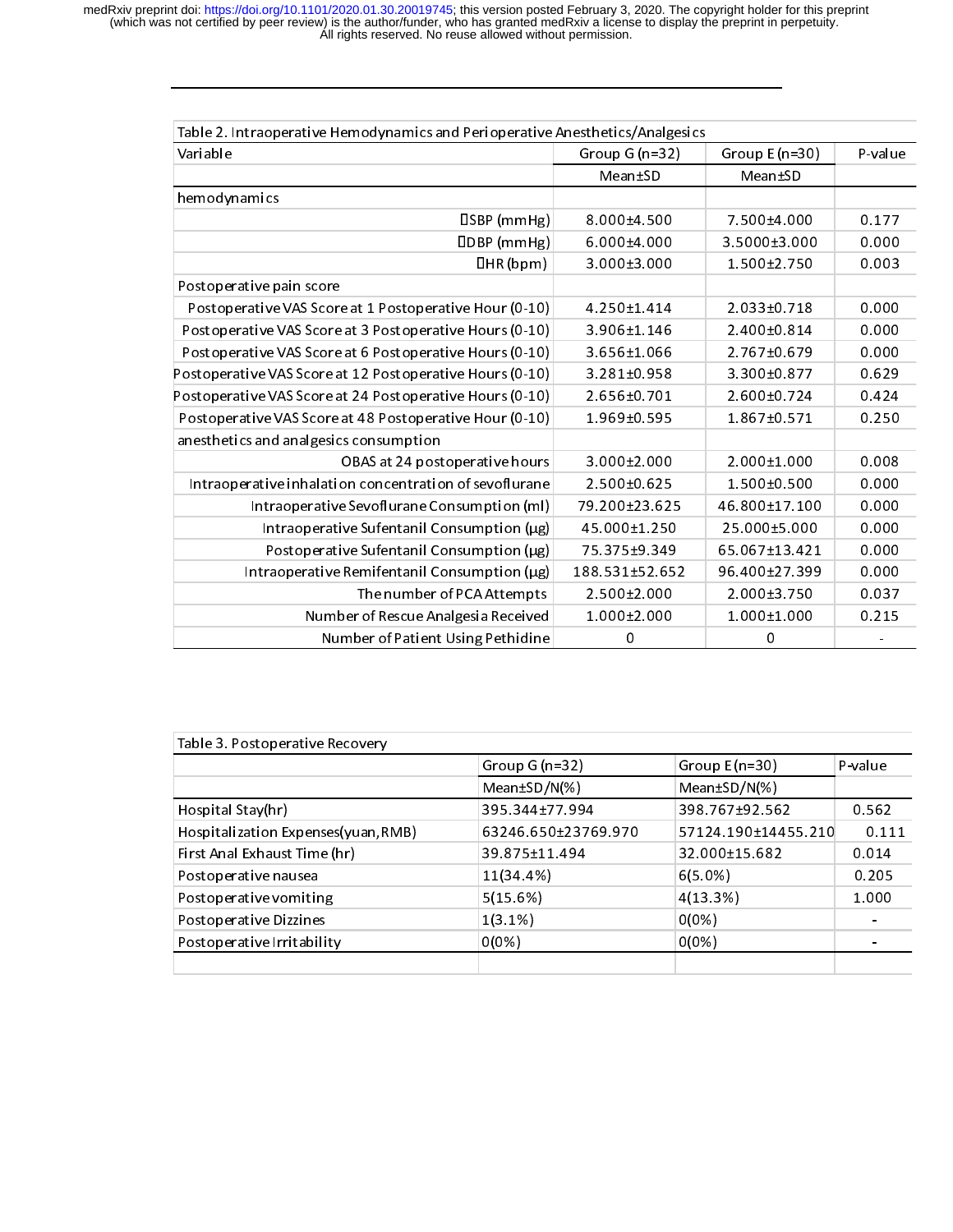# **Figure 1. Flow Diagram in CONSORT Format**



Figure 1. Flow Diagram in CONSORT Format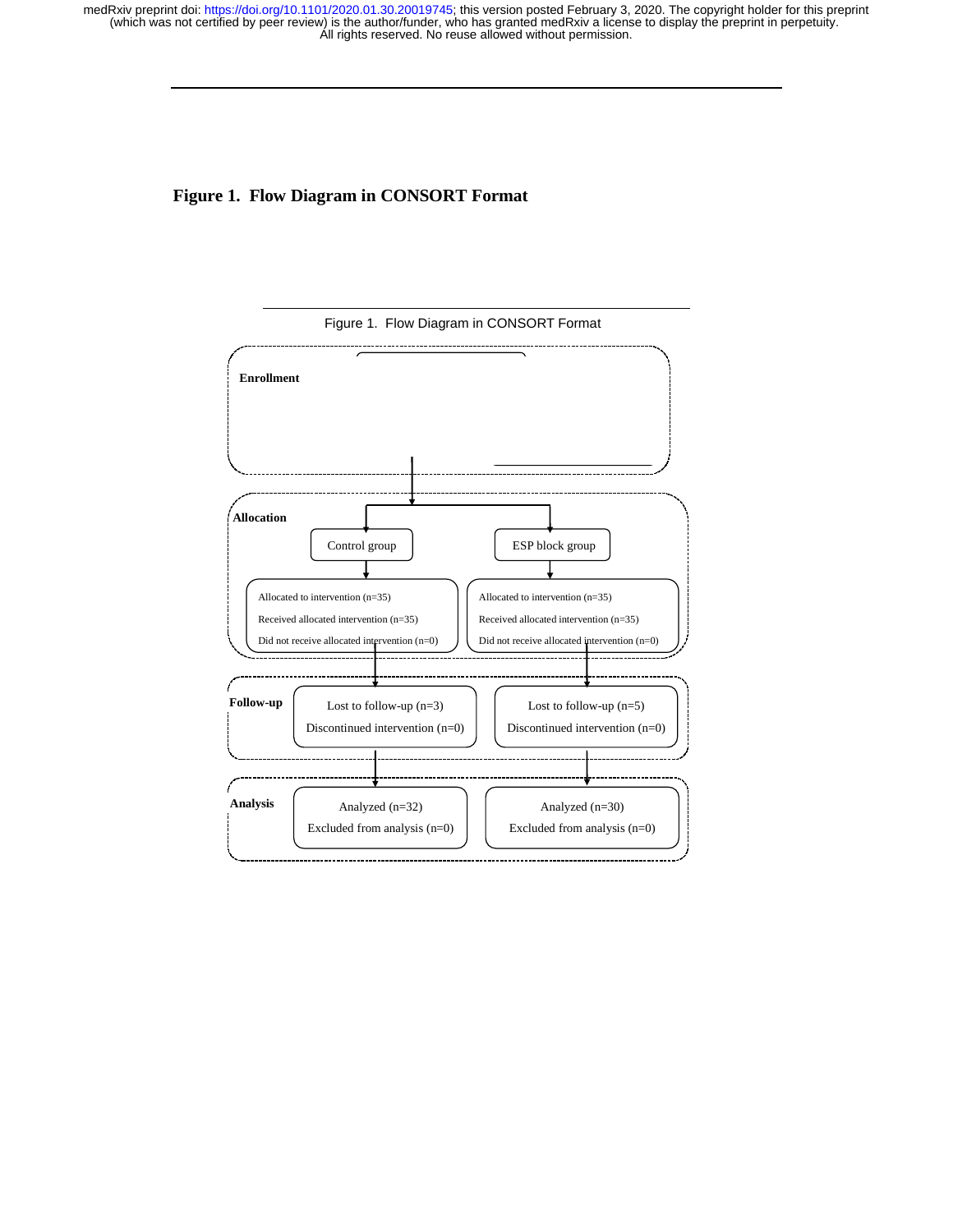

# **Figure 2a. Illustration of Erector Spinae Block**

I: Iliocostalis muscle, L: Longissimus muscle, M: Multifidus muscle, SP: Spinous process, ESP: Erector spinae plane



**Figure 2b. Sonographic Illustration of Erector Spinae Plane (ESP) Block.** 

 ESM: Erector spinae muscle; LA: Local anesthetic; TPL, Lumbar transverse Process; White arrow: Needle trajectory; Green arrow: Needle tip

**Figure 3. VAS Pain Score Time Line Chart**